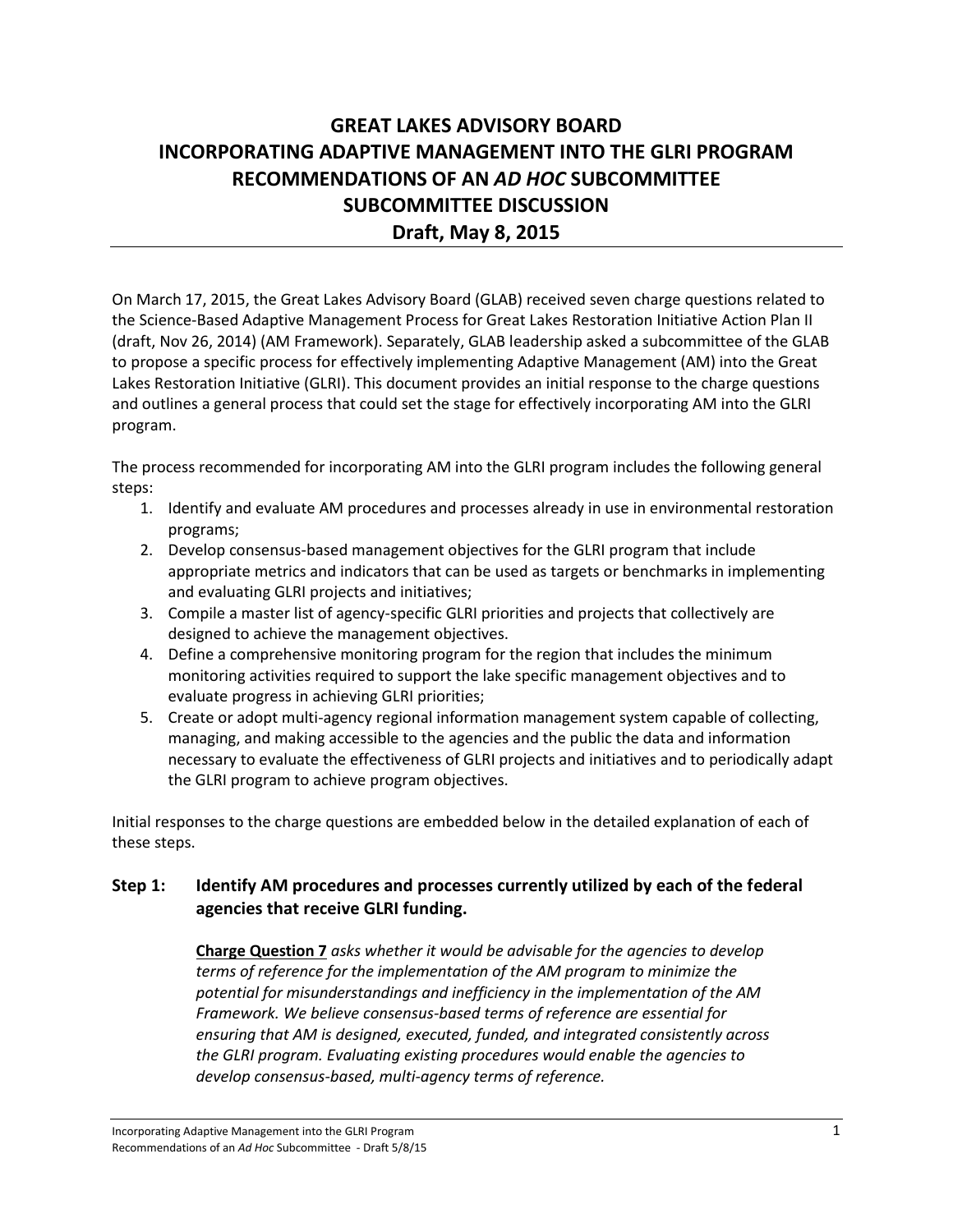The purpose of this effort would be to use existing AM procedures as a basis of identifying AM program improvements, and to assure that limited funds are not used to duplicate existing AM processes. A necessary first step in incorporating AM into the GLRI program is for the agencies to evaluate and disclose the AM procedures and processes already in use in the GLRI and other environmental programs.

When developing an AM process tailored to the Great Lakes region, we recommend that the agencies consider experiences and lessons learned by agencies operating in other large scale aquatic ecosystems (e.g., the Chesapeake Bay, the Everglades). In addition, we recommend the agencies review and evaluate AM processes already in use in their own GLRI-related projects and programs. This latter evaluation could be accomplished as follows:

- 1. Identify each agency's current top-most priority or priorities when implementing the GLRI.
- 2. With respect to the identified priority or priorities, detail how the agency has used AM in the past, identifying lessons-learned, examples of successes, and examples of failures.
- 3. Evaluate existing AM procedures and processes by considering the following:
	- a. Has the agency adopted processes that encourage innovation?
	- b. What kind of on-going monitoring does the agency require?
	- c. What data/information currently are/is collected?
	- d. Where are the collected data retained?
	- e. What suggestions do agency representatives have for data retention/management and distribution?
	- f. Does the agency use the data collected to refine GLRI priorities? If so, how? If not, are the data used in another way?

Reviewing and evaluating each agency's AM procedures would enable agency leadership to combine, streamline, expand, and enhance the procedures to establish a comprehensive definition of AM.

# **Step 2: Select management objectives for the GLRI program that include both measures of progress and a suite of ecosystem indicators against which overall progress can be evaluated**.

The second step in incorporating AM into the GLRI program is to select specific, realistic, and concrete management objectives for the GLRI program. Management objectives can be used as targets or benchmarks in evaluating GLRI projects and initiatives. Clear, realistic, and consensus-based management objectives can reduce monitoring costs while assuring that progress is being achieved and maintained. They are a core element in any AM program.

The absence of clear and realistic management objectives is one of our concerns about the definition of AM in the AM Framework. Charge Question 1 asks whether the GLAB has any questions about the agencies' definition of AM in the Framework. The Framework defines AM as "a structured management approach for addressing environmental uncertainties by testing hypotheses, linking science to decision making, and adjusting project implementation, as necessary, to improve the probability of success."

Our concern about this definition is that it does not define "success" in the context of the GLRI program. What is meant by use of the phrase "the probability of success"? As described in the AM Framework, Step 1 of the process requires planning (the development of the Action Plan and annual project planning), but it does not describe how the agencies identify the "priority ecosystem problems" that the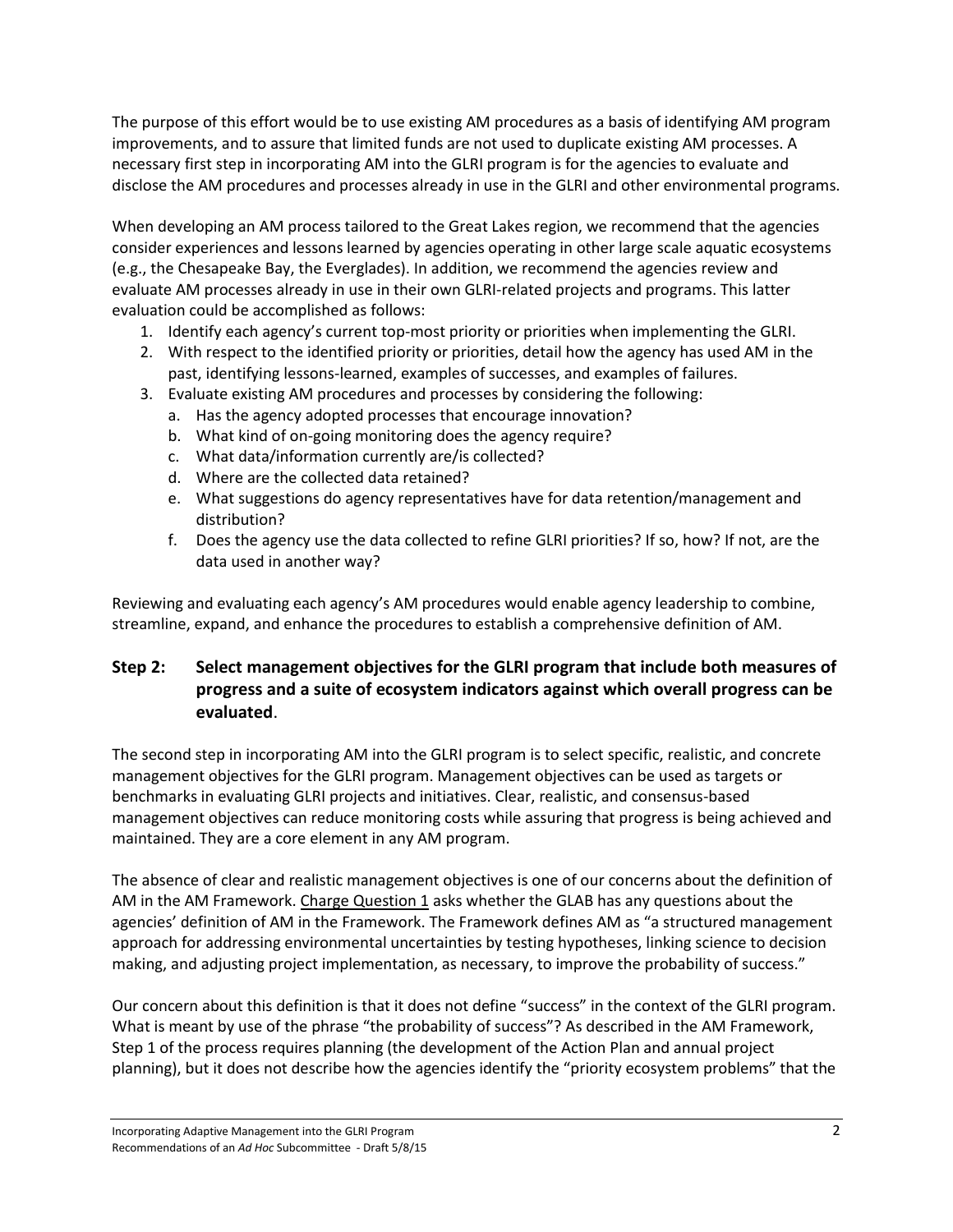Plan and projects are designed to address. Without a reference to specific management objectives that define program success, the AM definition is incomplete.

Management objectives for the GLRI program should include measures of progress (e.g., area of wetland restored), but also desired ecological outcomes (e.g., sustainable wetland ecosystems with high biological integrity).The objectives must be sufficiently inclusive to effectively account for progress at the project level, to incorporate progress attained by individual projects into an annual planning cycle and periodic Action Plans, and to define overall program success on an lake wide and ecosystem scale. Measures of progress are defined in the Action Plan, but measuring overall program success by reference to desired ecological outcomes will be complicated. It is important to recognize two points:

- 1. First, until now, the GLRI has used only measures of progress; it is necessary to develop or adopt appropriate indicators that can assess ecological state.
- 2. Second, AM typically is implemented at the project level, whereas referencing the GLRI Action Plan II in Figure 1 of the AM Framework suggests that AM is primarily used to track the effectiveness of the totality of GLRI activities.

The process of identifying a suite of regional ecosystem indicators already is underway and involves workgroups under the Great Lakes Water Quality Agreement, Great Lakes Executive Committee, the International Joint Commission, the State of the Lakes Ecosystem Conference, and others. Ecosystem indicators developed through one or more of these efforts may be sufficient to define desired ecosystem outcomes under the GLRI program. If the regional indicator system is determined to be insufficient to determine GLRI program effectiveness, additional indicators should be added.

# **Step 3: Compile a master list of GLRI projects to be implemented by each agency to achieve the management objectives.**

The overarching goal of the GLRI program is clear ("to protect and restore the Great Lakes") and Action Plan II establishes the agencies' collective priorities for implementing the GLRI program. However, additional planning may be required to identify each individual agency's GLRI priorities and specific implementation strategy. Agency priorities and strategies should be consistent with Action Plan II and should be coordinated across agencies to achieve overall GLRI management objectives. Collectively, agency priorities and strategies can be combined into a consensus-based master list of GLRI priorities and projects, and can be used for purposes of allocating limited GLRI funding to future project investments. However, transparency with Great Lakes stakeholders during this priority setting process will be integral to achieve the buy in needed from the Great Lakes community for continued support and success of the GLRI program.

# **Step 4: Determine appropriate monitoring requirements and implement a coordinated Great Lakes monitoring program.**

**Charge Question 2** *asks whether all projects require pre- and post-project monitoring. In our view, not all projects require pre- and post-project monitoring; in fact, some projects may not require any monitoring at all. We recognize that monitoring may compete for dollars that could otherwise be allocated to new projects or increased scale of existing projects. On the other hand, AM by definition requires some mechanism to assess project effectiveness and incorporate learnings from practical experience into planning and decision making. Thus, some monitoring*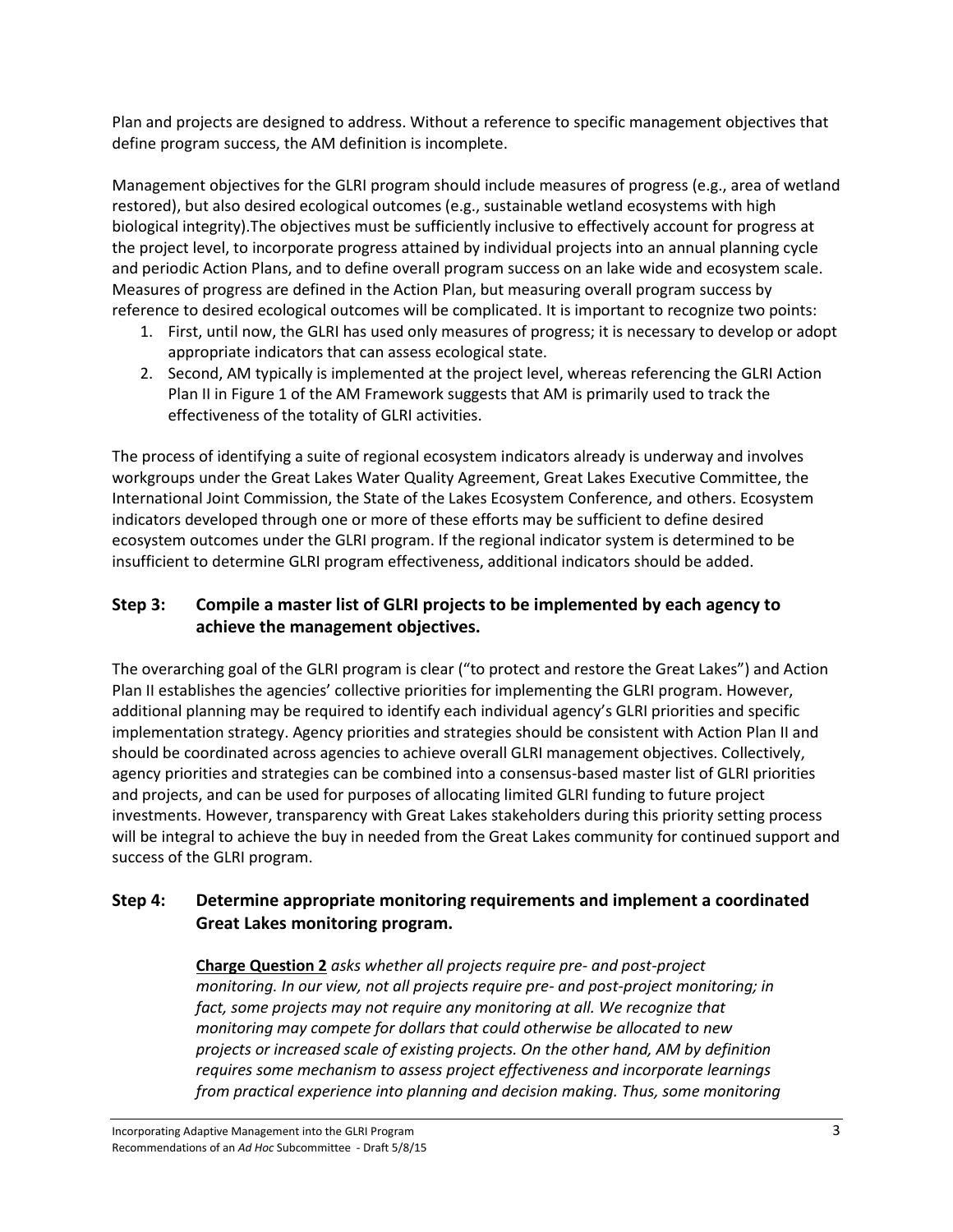*is essential if the GLRI wishes to make AM its guiding framework. Deciding how much to monitor, and where, are challenging issues, particularly for an undertaking as broad and multi-faceted as the GLRI.*

Monitoring on the Great Lakes has been underfunded, episodic, and poorly coordinated. But evaluating long term success in achieving GLRI management objectives requires monitoring at appropriate locations, time intervals, and scales. It is perhaps for this reason that the agencies are "exploring 'how much is enough' monitoring so that it advances, and does not detract from, the core purpose of the GLRI." (Charge Questions, March 17, 2015).

At a minimum, monitoring for purposes of GLRI implementation should be performed at two scales: the project scale and the regional (i.e. ecosystem) scale. For some focus areas, it may be appropriate to monitor at an intermediate scale. Overall, the scope of monitoring should be sufficient to evaluate whether GLRI project-level and ecosystem-scale management objectives are being achieved. It could be useful for the GLRI to develop a framework that divides projects into three categories.

- 1. One category would include projects that rarely or never require monitoring. This category would include projects where the effectiveness of a restoration practice is well-established and little risk of failure is anticipated. Following the language of the AM Framework, these projects would use *proven restoration methods* that are established and tested, and have relatively high certainty of success in localized areas.
- 2. A second category could include projects where the probability of success is less certain than proven methods, and *knowledge of restoration practice is still developing*. This may be because practitioner experience remains modest, projects use methods that have been employed in other situations but application to the Great Lakes is novel, or simply projects considered to be of moderate risk and uncertainty. Here, monitoring could focus on a sub-sample of projects, perhaps aiming for a modest sample that is stratified to encompass a range of restoration methods, habitat settings, or by some other variable of interest.
- 3. A third category would include restoration projects considered to be *highly innovative, requiring new and emerging restoration methods.* These projects would require a greater investment in monitoring and provide greater return in learning and improved future practice.

Designing a comprehensive monitoring plan presents challenges and applying such a triage system to restoration monitoring will be difficult. Many ecologists would argue that the 'gold standard' employs pre- and post-project monitoring of the restored site and a similar control or reference site that is monitored but does not receive restoration action. In environmental impact analysis, this is known as the "before-after-control-impact," or BACI, design. It provides the most robust learning and strongest statistical inference.

> **Charge Question 4** *questions whether monitoring and assessment efforts should be organized project-by-project, by GLRI focus area, or across focus areas. Monitoring efforts should be organized at different scales depending on the assessment effort being undertaken. In order to adequately assess how proven, developing, and emerging restoration methods are working, a project by project scale assessment will be needed. However, in order to adequately assess how the program is improving the ecosystem as a whole, monitoring and assessment at a regional scale will be needed. In order to understand how the program is improving the health of the ecosystem, it may be necessary to monitor and assess across focus areas as appropriate. Monitoring and assessing on these different scales should be driven by*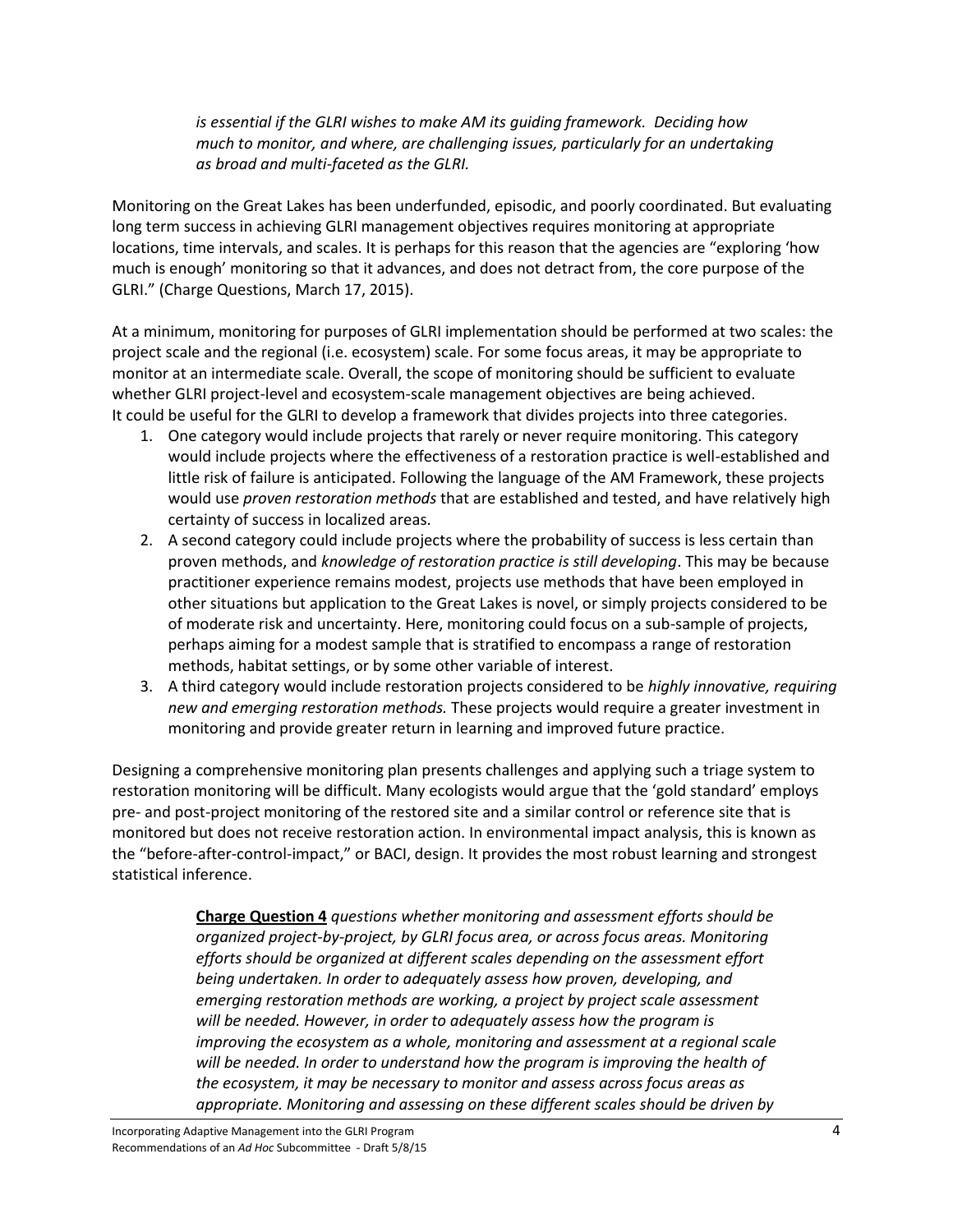*what scale (project specific, ecosystem, etc.) of results are being evaluated, not in order to project arbitrary parameters around these efforts.*

We suggest that for practical reasons of cost and effort, many and even most monitoring likely will require a lesser degree of effort. A minimal level of monitoring would provide information on a project at its inception, and after some reasonable time has elapsed for system equilibration following restoration.

> **Charge Question 5** *asks whether self-validation of project monitoring results is acceptable, or whether an independent third party should validate data and results. Self-validation of monitoring results should be acceptable so long as a protocol for collecting and reporting monitoring results is prepared and shared with all agencies, contractors, and grantees.*

Monitoring can be accomplished by a variety of methods, ranging from site inspection to frequent field sampling. The level of monitoring rigor, as with all aspects of this process, should be governed by the information needed to complete the adaptive management cycle. It may be possible to develop guidance for the use of a triage system by retrospectively inspecting a number of GLRI projects to begin to develop a framework for assigning projects to each of the three suggested categories.

> **Charge Question 3** *asks how project-scale monitoring results could be aggregated to reveal ecosystem-scale results. We suggest that the information management and delivery system proposed below would tremendously advance the agencies' ability to aggregate project-scale monitoring results, and would enable such aggregation across a variety of monitoring parameters. Such a system could be used to integrate data collected not only by agencies, but also by contractors and grantees.*

A critical first step in implementing and using an information management system would be to ensure that data collected by agencies and others, whether GLRI funded or not, is collected in a consistent manner that supports GLRI priorities and broader Great Lakes restoration goals. Whatever monitoring program is developed, monitoring should be relatively consistent across the basin to assure that lessons learned are transferable. The effective use of an information management system for AM will also hinge on the agency's ability to develop consensus based terms of reference for the GLRI as elaborated on in the answer to Charge Question 7 above. In addition, to maximize the impact of a coordinated monitoring program capable of revealing ecosystem-scale results, long term funding is necessary so that the system includes ecosystem condition data needed to effectively incorporate AM into GLRI implementation.

In addition, for reasons of resource efficiency, the use of existing monitoring systems and equipment (where it exists) should be encouraged. For project-level monitoring, agencies, organizations, or institutions that currently operate monitoring programs could be offered an opportunity (a "first right of refusal") to perform monitoring for project-level purposes, with the understanding that the standard monitoring protocol established for the GLRI would dictate this work. We suggest, however, that the consistency, reliability, and efficiency of regional monitoring programs would be enhanced if the agencies were to identify a lead agency to oversee, coordinate, and/or conduct monitoring activities across the entire GLRI program.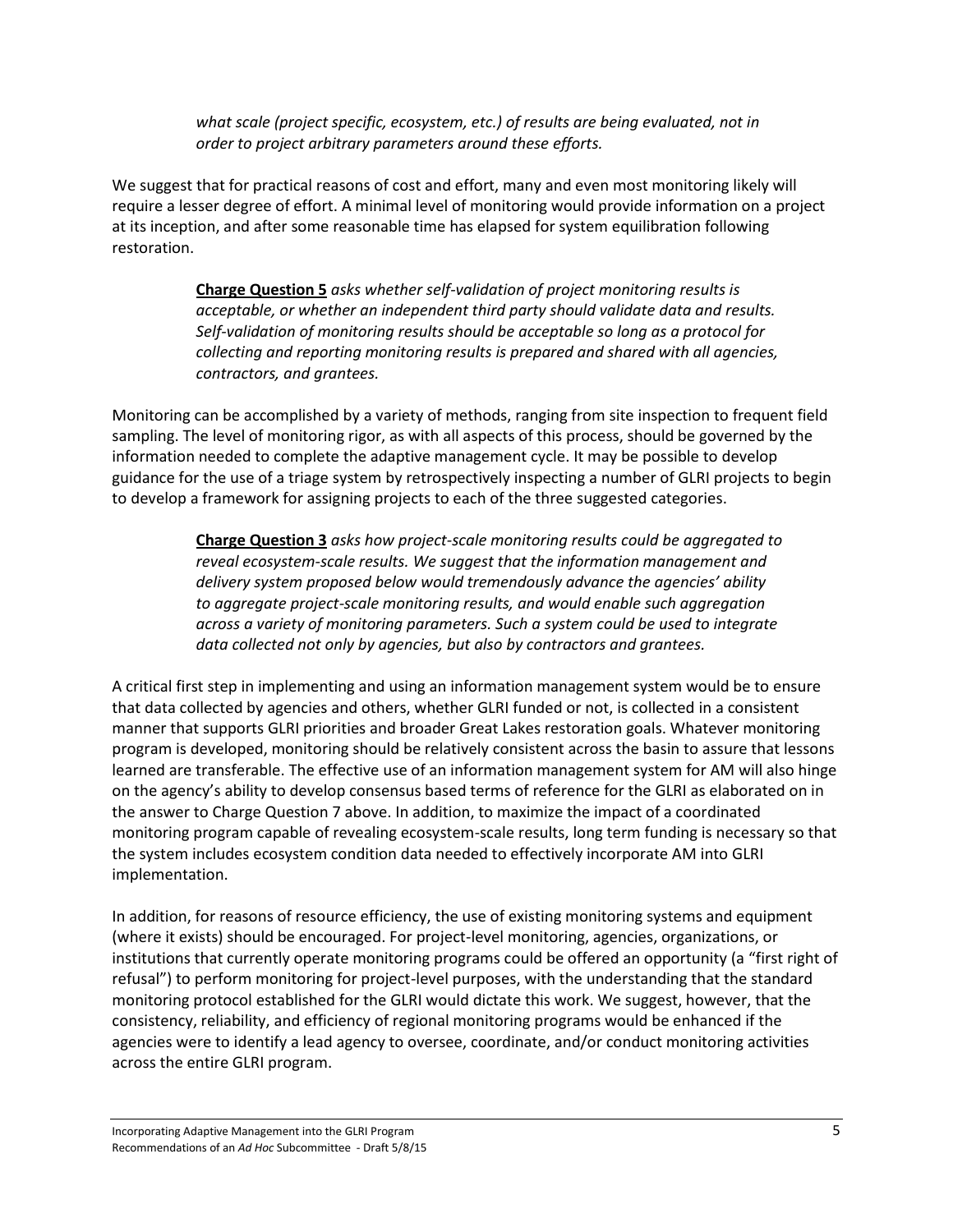## **Step 5: Identify and implement a system for collecting, managing, integrating, and making available the data and information that informs GLRI decision making.**

An information management system is necessary to ensure that all agencies and levels of government, as well as the public, has access to data about GLRI programs and projects and the outcomes achieved through GLRI investments. An information management system also is necessary to identify and fill critical data and information gaps, enable the agencies to strategically allocate resources and future GLRI investments, and otherwise inform decision-making to maximize the effectiveness of the GLRI program.

Certain currently available platforms, such as the Information Management and Delivery System (www.greatlakesinform.org) and the Great Lakes Observing System (www.glos.us), have potential for collecting and managing GLRI data and information, but additional investigation and evaluation are necessary. We recommend that existing information management systems be evaluated to determine their potential value for collecting, managing, and making GLRI project- and region-level data and information accessible to users and the public.

> **Charge Question 6** *asks whether the implementation of the AM Framework could be sequenced, and if so, what parts could be funded and implemented before others. We suggest that it may be possible to sequence the incorporation of AM into the GLRI program if resources are insufficient for full program implementation. Initial targeting of AM implementation at a subset of the program would be preferable to overburdening the monitoring and AM implementation process. One purpose of the master list of consensus priorities recommended in Step 3 is to create a strategy for implementing projects that achieve the agencies' highest GLRI priorities. Limited resources could be applied to incorporating AM into decision making that involves these highest priorities.*

The adoption and implementation of an information management system also could be sequenced. Once a system suitable for use in the GLRI context is selected, the agencies may be able to implement the system in stages. The earliest stage could include a pilot project using existing project-level data for projects in one focus area that demonstrates the usefulness of the system. Subsequent stages could include additional projects (whether existing or new) in one or more focus areas as budgets allow. Over time, the system would come to include data and information from many projects that users could aggregate across particular focus areas and "scale up" to inform priority-setting and future project investments. To this end, it will be important for ground-level data to be reported in terms of specific geographical references, so that data and information from individual projects is useful at various (nested) geographical scales.

Ultimately, an appropriate budget and long-term funding for the information management system will be required, keeping in mind that there is little reason to select and support a "Cadillac" information management system if the agencies are constrained to a "Chevette" budget.

#### **CONCLUSION**

Progress in achieving Great Lakes protection and restoration can be accelerated if agencies adopt and share streamlined procedures. Cooperation is critical. By cooperating, agencies can implement restoration efforts through the GLRI program that achieve outcomes never realized on a scale as grand as the Great Lakes.